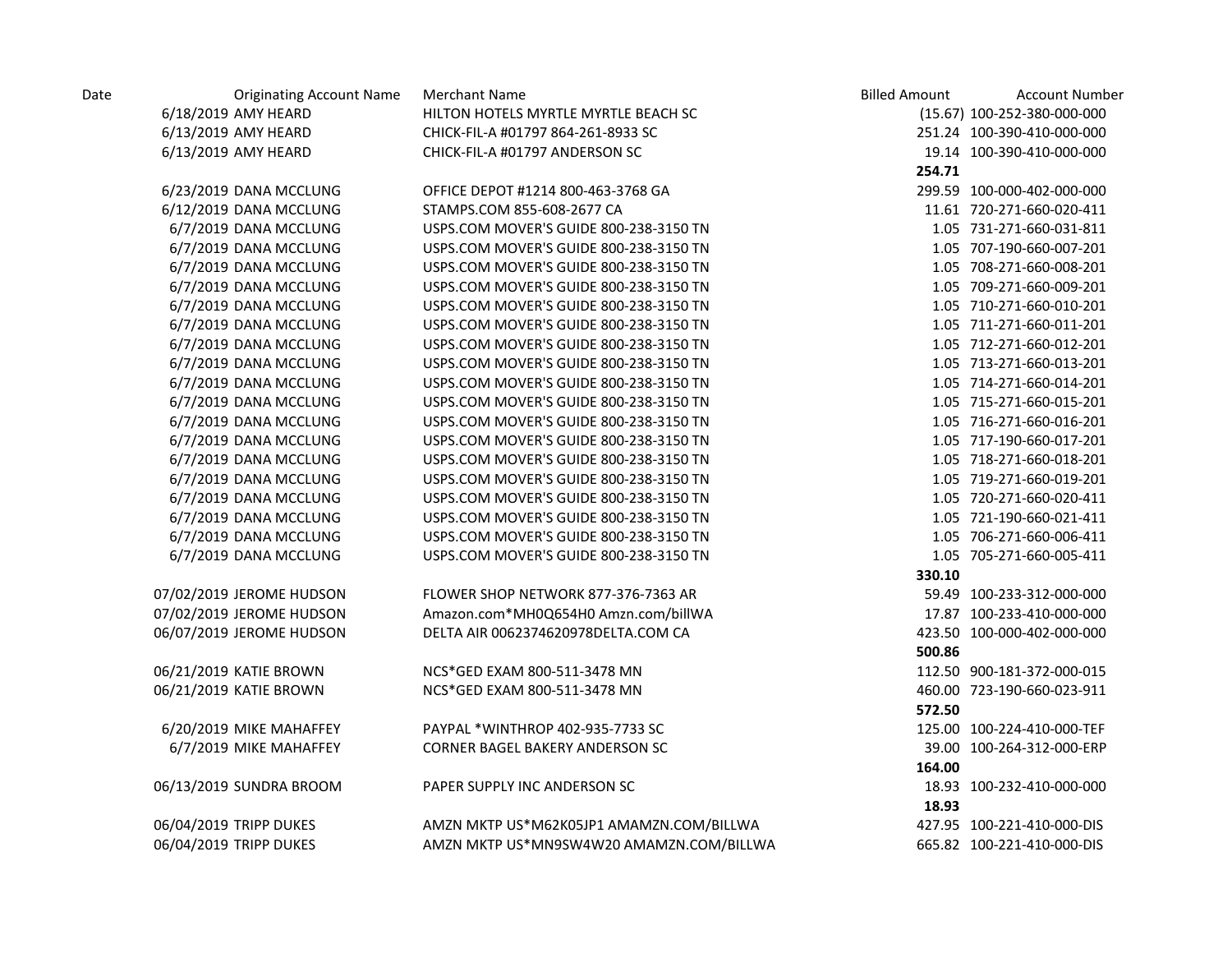| 06/05/2019 TRIPP DUKES | AMAZON.COM*M62LS9O30 AMZNAMZN.COM/BILLWA |          | 74.70 357-171-410-000-000   |
|------------------------|------------------------------------------|----------|-----------------------------|
| 06/05/2019 TRIPP DUKES | AMAZON.COM*M60MK7N92 AMZNAMZN.COM/BILLWA |          | 74.80 357-171-410-000-000   |
| 06/06/2019 TRIPP DUKES | AMAZON.COM*M69FY8302 AMZNAMZN.COM/BILLWA |          | 74.80 357-171-410-000-000   |
| 06/06/2019 TRIPP DUKES | AMZN MKTP US AMZN.COM/BILAMZN.COM/BILLWA |          | (65.83) 100-221-410-000-000 |
| 06/07/2019 TRIPP DUKES | AMZN MKTP US*M664V81A1 AMAMZN.COM/BILLWA |          | 281.58 820-264-410-000-000  |
| 06/07/2019 TRIPP DUKES | AMZN MKTP US*M664V81A1 AMAMZN.COM/BILLWA |          | 193.88 100-221-410-000-DIS  |
| 06/07/2019 TRIPP DUKES | AMZN MKTP US*M664V81A1 AMAMZN.COM/BILLWA |          | 369.17 100-221-410-017-DIS  |
| 06/07/2019 TRIPP DUKES | AMZN MKTP US*M664V81A1 AMAMZN.COM/BILLWA |          | 22.00 100-221-410-017-DIS   |
| 06/07/2019 TRIPP DUKES | AMZN MKTP US*M664V81A1 AMAMZN.COM/BILLWA |          | 263.43 805-221-445-000-000  |
| 06/09/2019 TRIPP DUKES | BON SECOURS ARNA CAT 7988864-2504863 SC  |          | 550.80 100-221-410-000-GRA  |
| 06/13/2019 TRIPP DUKES | 2COCOM*ABLEBITS.COM 888-2471614 GA       |          | 59.90 100-221-445-000-000   |
| 06/13/2019 TRIPP DUKES | AMZN MKTP US*M63IG8VS2 AMAMZN.COM/BILLWA |          | 71.31 805-221-445-000-000   |
| 06/14/2019 TRIPP DUKES | IMPORTSUNLI 8005937076 MA                |          | 329.28 900-171-410-000-017  |
| 06/17/2019 TRIPP DUKES | HILTON COLUMBIA CENTER COLUMBIA SC       |          | 991.80 100-224-312-031-000  |
| 06/24/2019 TRIPP DUKES | HILTON COLUMBIA CENTER COLUMBIA SC       |          | 991.80 100-224-312-031-000  |
| 06/27/2019 TRIPP DUKES | AMAZON.COM*M624M7R32 AMZNAMZN.COM/BILLWA |          | 359.06 100-221-410-018-000  |
| 06/27/2019 TRIPP DUKES | AMZN Mktp US*M69CN3YD2 Amzn.com/billWA   |          | 19.79 100-221-410-020-PLW   |
| 06/28/2019 TRIPP DUKES | PANERA BREAD #600821 ANDERSON SC         |          | 293.47 900-171-410-000-017  |
| 06/28/2019 TRIPP DUKES | BARBERITOS ANDERSON ANDERSON SC          |          | 415.47 900-171-410-000-017  |
| 06/30/2019 TRIPP DUKES | AMZN Mktp US*MH3ST2TV1 Amzn.com/billWA   |          | 57.70 805-221-445-000-000   |
| 06/30/2019 TRIPP DUKES | AMZN Mktp US*MH3ST2TV1 Amzn.com/billWA   |          | 62.12 100-221-410-000-DIS   |
|                        |                                          | 6,584.80 |                             |
| 6/3/19 WESS GRANT      | AMZN MKTP US*MN6M42W90                   |          | 243.34 866-266-312-000-000  |
| 6/3/19 WESS GRANT      | SLED BACKGROUND CHECK                    |          | 8.00 100-255-323-000-000    |
| 6/3/19 WESS GRANT      | SLED BACKGROUND CHECK                    |          | 8.00 100-255-323-000-000    |
| 6/3/19 WESS GRANT      | SLED BACKGROUND CHECK                    |          | 8.00 100-255-323-000-000    |
| 6/4/19 WESS GRANT      | SLED BACKGROUND CHECK                    |          | 26.00 100-254-312-000-SLD   |
| 6/5/19 WESS GRANT      | SLED BACKGROUND CHECK                    |          | 8.00 100-255-323-000-000    |
| 6/5/19 WESS GRANT      | SLED BACKGROUND CHECK                    |          | 8.00 100-255-323-000-000    |
| 6/5/19 WESS GRANT      | SLED BACKGROUND CHECK                    |          | 8.00 100-255-323-000-000    |
| 6/6/19 WESS GRANT      | SLED BACKGROUND CHECK                    |          | 8.00 100-255-323-000-000    |
| 6/17/19 WESS GRANT     | SLED BACKGROUND CHECK                    |          | 26.00 100-254-312-000-SLD   |
| 6/17/19 WESS GRANT     | SLED BACKGROUND CHECK                    |          | 26.00 100-254-312-000-SLD   |
| 6/17/19 WESS GRANT     | SLED BACKGROUND CHECK                    |          | 26.00 100-254-312-000-SLD   |
| 6/17/19 WESS GRANT     | SLED BACKGROUND CHECK                    |          | 26.00 100-254-312-000-SLD   |
| 6/21/19 WESS GRANT     | SLED BACKGROUND CHECK                    |          | 8.00 100-255-323-000-000    |
| 6/21/19 WESS GRANT     | SLED BACKGROUND CHECK                    |          | 8.00 100-255-323-000-000    |
| 6/21/19 WESS GRANT     | SLED BACKGROUND CHECK                    |          | 8.00 100-255-323-000-000    |
| 6/21/19 WESS GRANT     | SLED BACKGROUND CHECK                    |          | 8.00 100-255-323-000-000    |
| 6/24/19 WESS GRANT     | <b>SLED BACKGROUND CHECK</b>             |          | 26.00 100-254-312-000-SLD   |